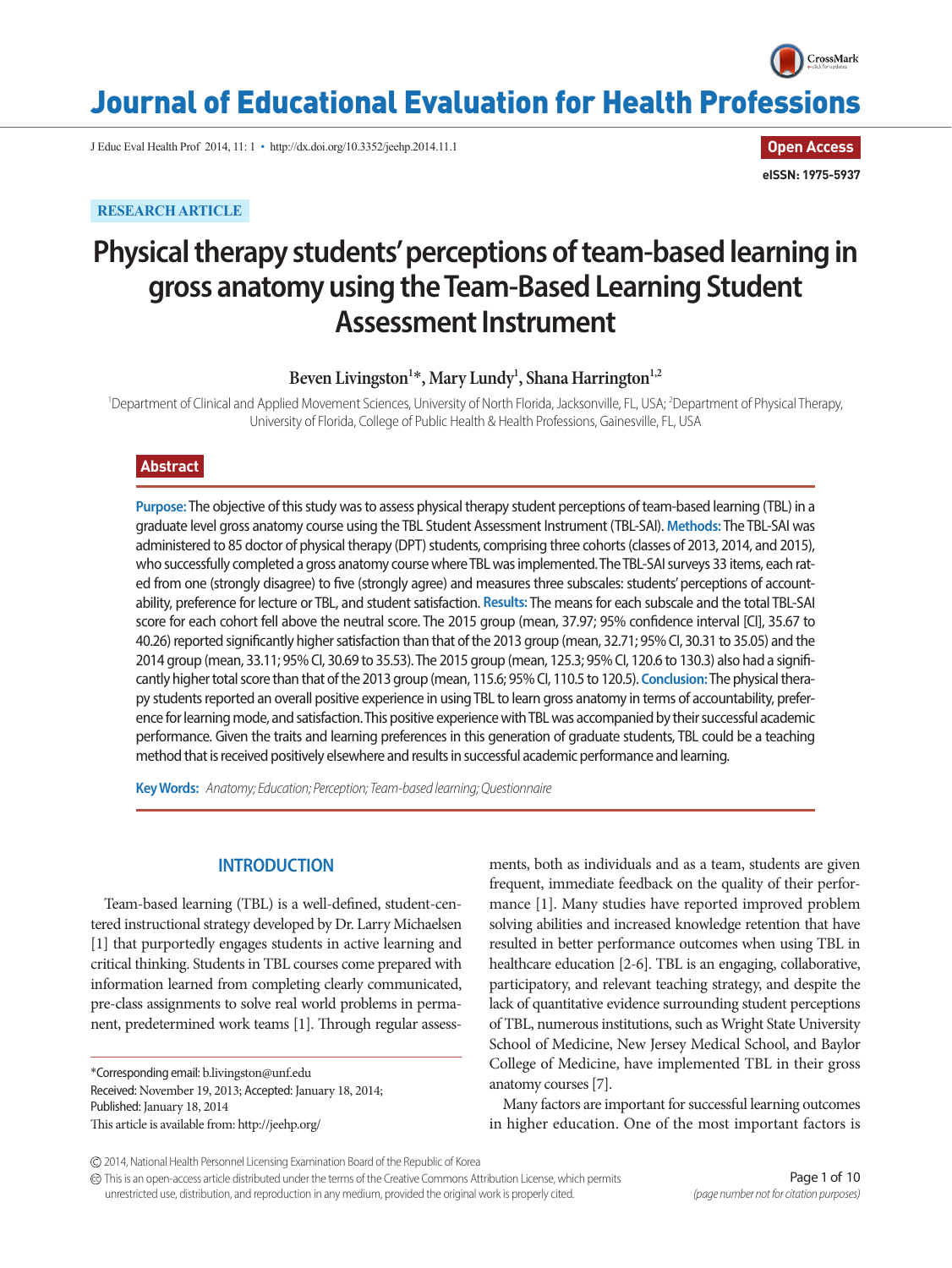matching the learning preferences of students with the instructional design and strategies used by educators [8]. According to the Strauss-Howe Generational Theory, each generational cohort has unique traits that are shaped by life experiences and that strongly influence learning preferences [9]. Many individuals born between 1981 and 1993 are now enrolled in graduate education programs in the United States [9], including physical therapy. This generational cohort of students is commonly described as the "Millennial Generation" and is the second largest generation in American history [10]. Millennials are described as ambitious, stressed, inclusive, confident, and optimistic with a capacity for high-level cooperative work [9], and these generational traits influence their learning preferences [11]. According to educational researchers, Millennials prefer engaging, collaborative, learner-centered experiences with clear directions, expectations, and real-life applications [8]. Therefore, they expect instructors to facilitate learning and provide immediate feedback. Because of their unique generational traits and learning preferences, Millennials present new challenges to educators such as utilizing a variety of engaging, participatory, and relevant teaching strategies.

Given the described traits and learning preferences of Millennials, TBL provides experiences well suited for successful academic performance. Based on empirical analysis, adoption of this innovative, instructional methodology by graduate education programs can be expected to result in high student performance and increased satisfaction towards TBL. When graduate students enrolled in professional programs were asked to compare TBL to traditional didactic lectures, the students reported feeling more engaged, resulting in a more enjoyable learning experience in TBL than traditional lectures [12,13]. Additionally, students, who reported feeling more engaged, have responded positively towards TBL when asked to compare TBL to traditional lectures after learning course content [5,14]. However, a standardized method of assessing the influence of TBL has yet to be determined. Until recently, researchers and academicians who aimed to assess the impact of TBL on students had to create their own open-ended surveys using behavioral and observational scales or instruments to assess traits such as ability to work in a team [5,15,16]. The lack of a standardized assessment instrument, specifically designed to measure student perceptions in the key concept areas of TBL, was making evidence-based decision-making surrounding the continued utilization or adoption of TBL in curricula challenging. Prompted by her interest in innovative teaching strategies in nursing, Mennenga [17] developed the Team-Based Learning Student Assessment Instrument (TBL-SAI), a valid and reliable assessment tool that evaluates student perceptions of accountability, preference for learning, and satisfaction in TBL. The purpose of this study was to explore the attitudes and perceptions of doctor of physical therapy (DPT) students toward TBL in a gross anatomy course using the TBL-SAI.

## **METHODS**

#### **Research design**

This cross-sectional study used the TBL-SAI to examine the perceptions of DPT students toward implementation of TBL in a gross anatomy course.

#### **Participants**

All 85 DPT students who had completed the first semester gross anatomy course at the University of North Florida (UNF) were eligible to participate in this study. A total of 85 DPT students participated in this study. The TBL-SAI questionnaire was administered to the DPT class of 2015 ( $n=30$ ), class of 2014 (n= 27), and class of 2013 (n= 28) in December 2012.

#### **Ethical considerations**

The Institutional Review Board at UNF approved this study. Prior to participation, all students consented to the use of their anonymous responses. No student names were associated with any of the surveys, and all research materials were handled exclusively by the authors of this study.

#### **Mixed lecture/TBL implementation**

The gross anatomy course in the DPT program at UNF is a six-credit-hour course conducted during the first semester (15 weeks) of a three-year curriculum. The gross anatomy course is divided into three units: general systems and upper extremities (five weeks); head, neck, back, thorax, and abdomen (five weeks); and pelvis, perineum, and lower extremities (five weeks). The students' overall grades were determined by a cumulative score of four written exams (three unit exams and one final cumulative exam, 400 points), four laboratory exams (three unit exams and one final cumulative exam, 200 points), individual readiness assurance tests (10-100 points), team readiness assurance tests (10-50 points), and application exercises (10-50 points) for a maximum of 800 possible points. The students were assigned to a team of five or six fellow students with an emphasis on mixed gender teams, and the students' undergraduate anatomy and physiology grades were considered to attempt to distribute ability equally. On the first day of class, the teams were assigned and introduced to their cadaver. The students remained with the same team throughout the semester. The mixed lecture/TBL format is similar to the traditional TBL design, introduced by Michaelsen [1], consisting of three phases as represented in Fig. 1. Although including lectures in a TBL format is not typical, the TBL-SAI has a subscale that assesses the student's preference for traditional lectures or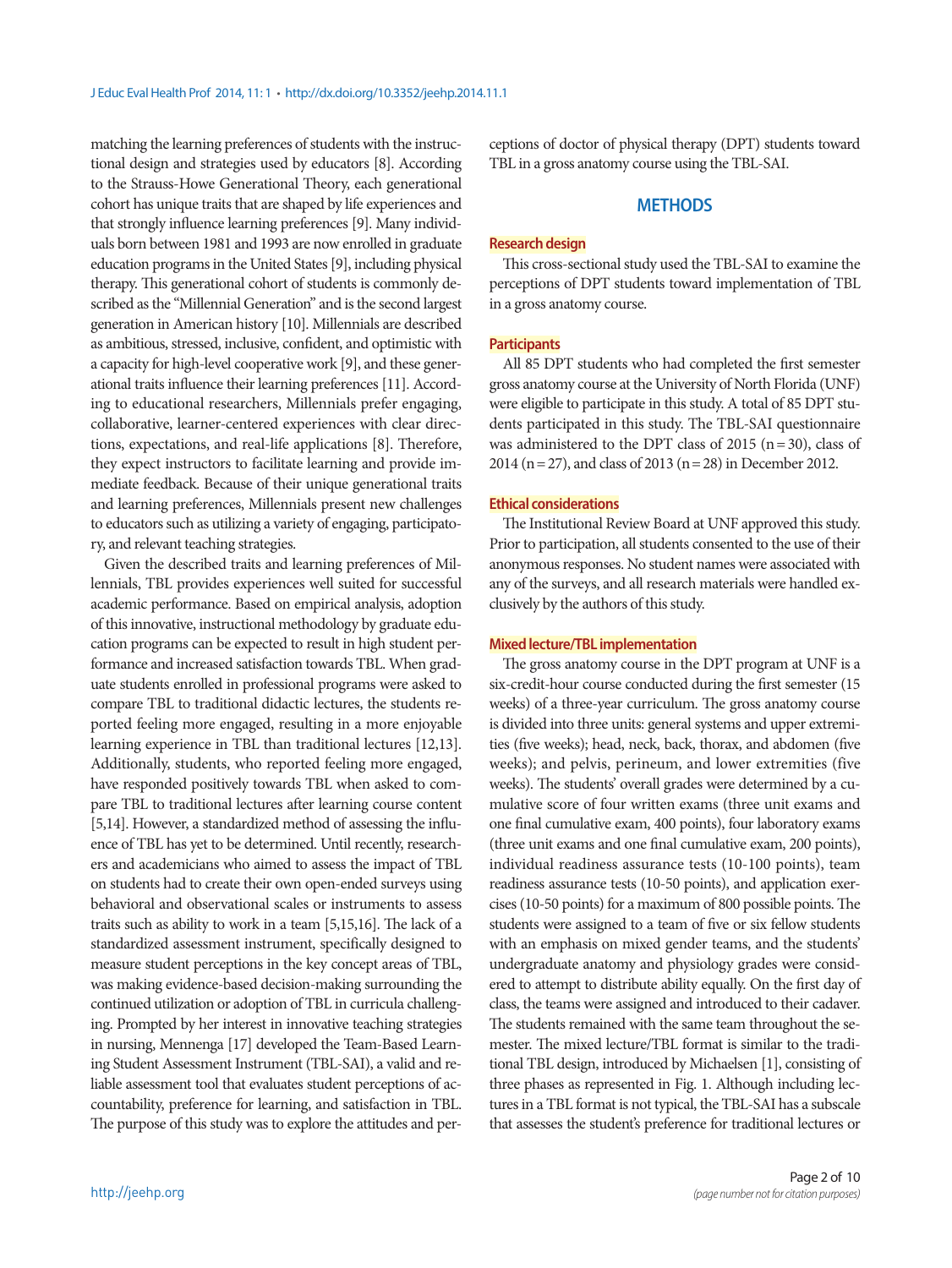#### J Educ Eval Health Prof 2014, 11: 1 • http://dx.doi.org/10.3352/jeehp.2014.11.1



**Fig. 1.** Mixed team-based learning/lecture phases. iRAT, individual readiness assurance test; tRAT, team readiness assurance test.

TBL activities. Therefore, a lecture component is required, so students can compare these two learning modes. Including lectures also enables the potential to compare our results to the typical coursework of graduate level anatomy students.

There were three phases in the implementation of the mixed lecture/TBL format. In phase I, pre-class preparation, the faculty assigned readings from the required textbook *Clinically Oriented Anatomy* [18]. The faculty created learning modules for Monday and Wednesday's lecture discussions (approximately 90 min/day), followed by team dissections (approximately 2.5 hr/day) that focused on a specific learning objective from the pre-class assignments. These modules require the integration of additional course materials including content from the *Atlas of Human Anatomy* [19] *Finley's Interactive Cadaveric Dissection Guide* [20], and an anatomical structure checklist [21]. A member of the faculty identified the instructional objectives and partitioned the course content into units. At the beginning of the week, the students used available resources, both required and self-obtained, to discuss and learn the objectives. In phase 2, readiness assurance, each student completed ten questions (ten points) of the multiple-choice individual readiness assurance test (RAT) weekly [1]. Following the individual RAT, teams completed a team RAT [1], which was sometimes administered in the cadaver laboratory. The RATs were administered every Friday before the application exercise, which was also administered every Friday, and lasted for three hours, the same amount of time that was dedicated during lecture-discussion on Mondays and Wednesdays. In phase 3, application of the concepts, students engaged in peer-teaching and case discussions centered on the specific joint complex within the region of the body being learned. This component took place in the classroom on tables that were set up to facilitate inter- and intra-team discussions. Application exercises followed "the 4 *S's*" according to Michaelsen [1]: (1) each team worked on the *same* problem,( 2) the problem was clinically

*significant*, (3) each team made *specific choices*, (4) the team answered each question related to the application exercise *simultaneously*.

#### **Study instrument**

The TBL-SAI developed by Mennenga [17] has been shown to be a valid and reliable assessment tool specifically designed to evaluate student perceptions of TBL. A panel of four TBL experts determined the content validity of the initial 39-item instrument based on a content validity index of 0.89 [17]. Internal consistency assessments were performed on each of the three subscales accountability, preference for lecture or TBL, and student satisfaction as well as the total scale and a Cronbach α of 0.782, 0.893, 0.942, and 0.941 were calculated, respectively [17]. The current TBL-SAI is a 33-item instrument that uses a Likert scale. Each item is scored on a scale from one to five (1, strongly disagree; 2, disagree; 3, neither disagree or agree (neutral); 4, agree; 5, strongly agree) and can be viewed in Appendix 1. The scale allows for neutrality rather than forcing students to disagree or agree. The TBL-SAI is composed of three subscales: (1) Accountability, composed of eight items where scores range from 8-40; (2) Preference for lecture or TBL, containing 16 items where scores range from 16-80; and (3) Student satisfaction, comprising nine items where scores range from 9-45 [17]. The total scores of the TBL-SAI ranges from 33-165. Neutral scores defined by Mennenga [17] are as follows: accountability, 24; preference for lecture or TBL, 48; student satisfaction, 27; and total score, 99. Positive attitudes or experiences are classified as scores that fall above all neutral scores.

### **Statistical analysis**

For each DPT cohort (2013, 2014, and 2015), the mean  $\pm$  SD for each subscale and total score were calculated. One-way analysis of variance (ANOVA) and Tukey post hoc comparisons were conducted to evaluate differences between the three DPT cohorts for each of the three subscales and the total score. IBM SPSS ver. 21.0 (IBM Co., Armonk, NY, USA) was used to analyze the data, and statistical significance was set at 0.05.

### **RESULTS**

The demographics of the 85 DPT students who participated in this study are shown in Table 1. The means, standard deviations, and histograms for each subscale and for the total score are depicted for each cohort (Figs. 2-5). For all cohorts, the means of the subscale and total score were above the neutral score established by Mennenga [17]. The one-way ANOVA revealed a significant difference among the three groups for the student satisfaction subscale ( $F_{2,84}$  = 6.307, P = 0.003) and for the TBL-SAI total score ( $F_{2,84}$  = 4.066; P = 0.021). Tukey post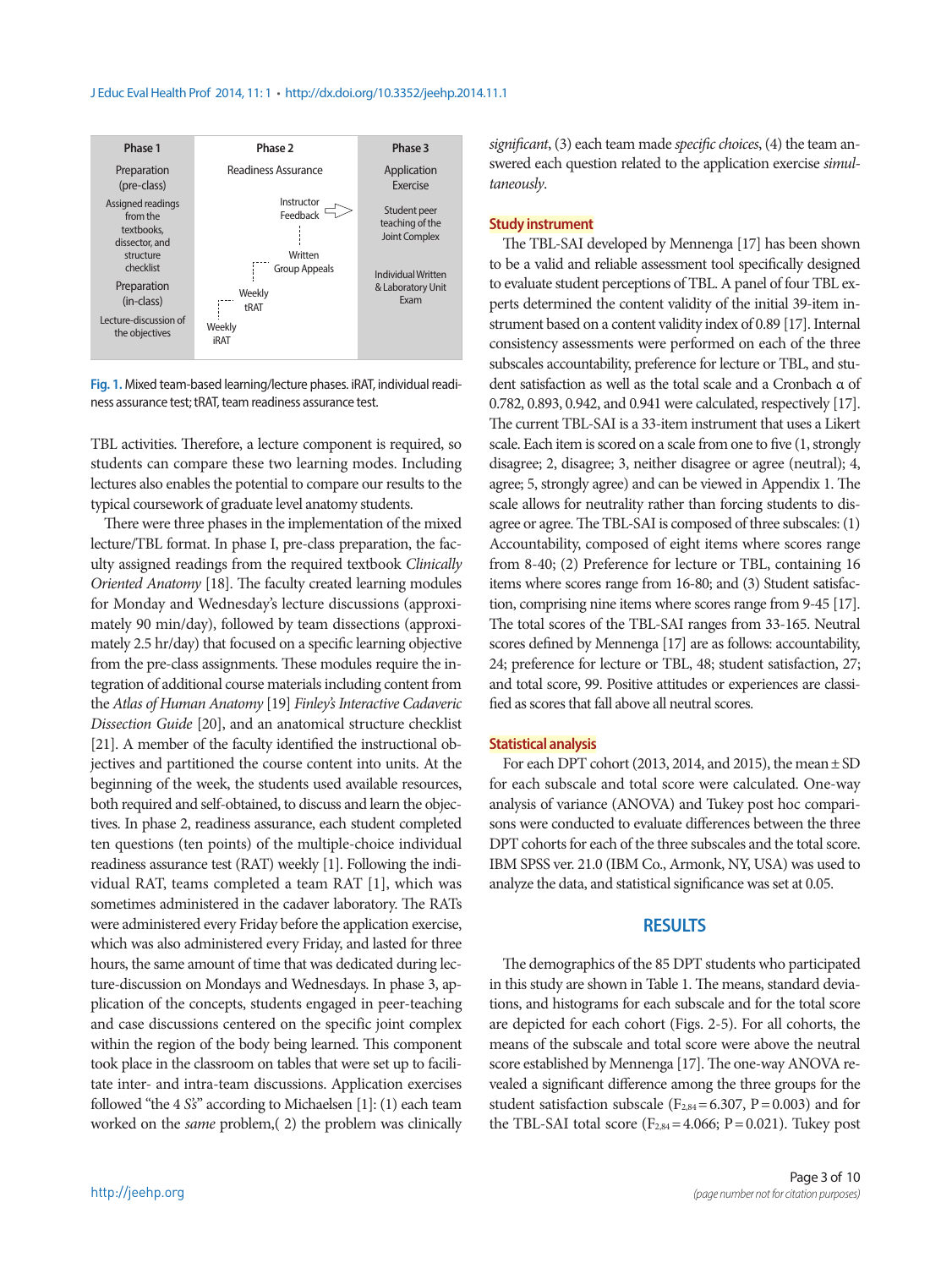hoc comparisons of the three cohorts indicate that the 2015 cohort (mean, 37.97; 95% confidence interval [CI], 35.67 to 40.26) reported significantly higher levels of satisfaction than the 2013 cohort (mean, 32.71; 95% CI, 30.31 to 35.05) and the 2014 cohort (mean, 33.11; 95% CI, 30.69 to 35.53). In addition, the 2015 cohort (mean, 125.3; 95% CI, 120.6 to 130.3) had a significantly higher TBL-SAI total score than the 2013 cohort (mean, 115.6; 95% CI, 110.5 to 120.5); however, none of the other comparisons were statistically significant (Table 2).

**Table 1.** Physical therapy student demographics who participated in assessment study after team-based learning (TBL) in a graduate level gross anatomy course using the TBL Student Assessment Instrument (TBL-SAI)

| Variable                                 | <b>DPT 2013</b><br>$(n=28)$ | <b>DPT 2014</b><br>$(n=27)$       | <b>DPT 2015</b><br>$(n=30)$ |  |
|------------------------------------------|-----------------------------|-----------------------------------|-----------------------------|--|
| Age (yr)                                 | $26.3 + 1.71$               | $27.6 + 5.91$                     | $26.0 + 3.52$               |  |
| Gender (female:male)                     | 17.11                       | $18-9$                            | 16.14                       |  |
| Average overall points<br>$(800$ points) | $736.27 + 50.99$            | $705.05 + 54.36$ $722.33 + 45.60$ |                             |  |
| Average grade                            | А-                          | R+                                | Д.                          |  |

DPT, doctor of physical therapy.

# **DISCUSSION**

Eighty-five DPT students reported positive attitudes (several points above the neutral score) on all of the TBL-SAI subscales and for the total TBL-SAI score while achieving an above average grade in gross anatomy (A-, B+, and A- for the 2013, 2014, and 2015 cohorts, respectively) . Differences existed between cohorts for the satisfaction subscale and total score. The most recent DPT cohort (2015) reported the highest level of student satisfaction. Additionally, the 2015 DPT cohort had a higher total score than that of the 2013 cohort.

The accountability subscale assesses a student's preparation for class and their readiness to contribute to their team [17]. Based on a neutral score of 24, the scores of all three cohorts ranged from 31.5 to 33.0 out of 40; therefore, a high level of accountability (19%-22% higher than the neutral score) with team-based learning was found [17]. These results suggest that accountability may be a valued component of the TBL pedagogy for DPT students studying gross anatomy. Student satisfaction refers to positive feelings and attitudes toward a course format (TBL or traditional lectures) [17]. With a neutral score



Distribution of TBL\_SAI\_Accountability\_Subscale

**Fig. 2.** Accountability subscale. TBL-SAI, Team-Based Learning Student Assessment Instrument; DPT, doctor of physical therapy; Std Dev, standard deviation; Obs, observation; LSL, neutral response score.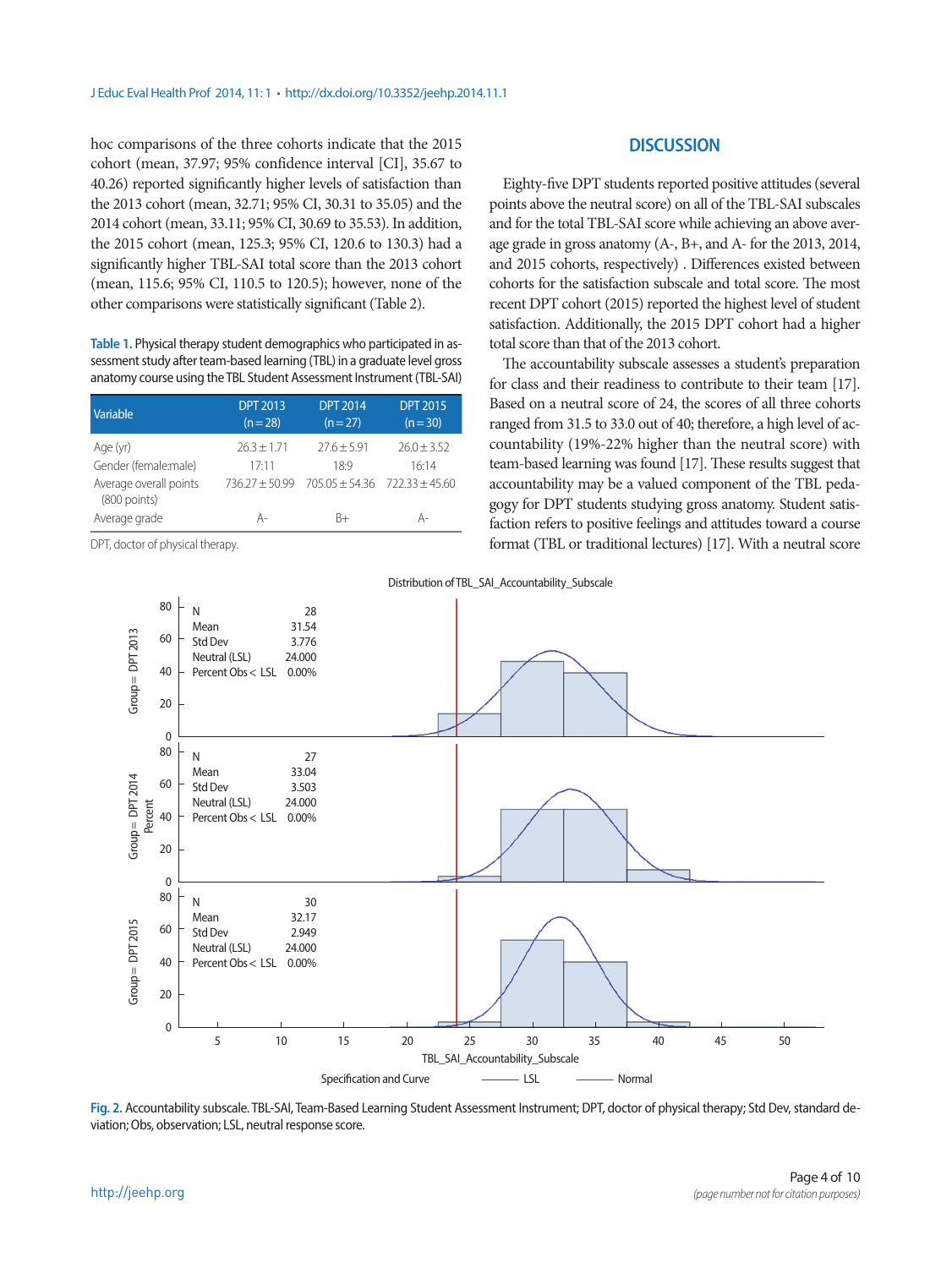

**Fig. 3.** Preference for lecture or team-based learning subscale. TBL-SAI, Team-Based Learning Student Assessment Instrument; DPT, doctor of physical therapy; Std Dev, standard deviation; Obs, observation; LSL, neutral response score.

of 27 for level of satisfaction, all three cohorts also had high levels of satisfaction with scores ranging from 32.7 to 38.0 out of 45 (13%-24% above the neutral score); thus, our DPT students felt satisfied with the implementation of a TBL strategy in gross anatomy. When we tested for the students' preference for lectures or TBL, we considered the students' ability to recall material and pay attention in lectures versus TBL. All three cohorts scored above the neutral score of 48 (range, 51.3 to 55.1 out of 80). This indicates that students had a slight preference (4%-9% above the neutral score) for TBL.

A recent study published by Mennenga [17] also revealed a similar slight preference for TBL versus lectures using the TBL-SAI. In Mennenga's study [17], 396 undergraduate nursing students in a BSN program were enrolled in a variety of courses that implemented TBL. Although our findings are similar, direct comparisons with our study are difficult because an earlier version of the TBL-SAI was used and sample sizes differed. Although the names of the subscales are the same in both versions of the TBL-SAI, the only subscale that remained the same was the Preference for Lecture or Team-Based Learning subscale[17]. When we compare results for this subscale only,

the total population of DPT students scored higher (mean, 53.4 $\pm$ 7.51) than the nursing students (mean, 49.5 $\pm$ 11.29). In addition, the means of the DPT and nursing students are higher (2% and 7%, respectively) than the neutral score of 48 based on Mennenga's definition [17]; therefore, both groups of students preferred TBL.

Different theories exist that attempt to explain the slight preference for TBL versus traditional lectures. First, the introduction of a new learning strategy in the first semester of graduate school deviates from the traditional teacher-centered lecture format that students typically experience [22]. Secondly, in our study, the questionnaire was administered at the end of the fall 2012 semester, and all three cohorts were at different points in our curriculum. Therefore, the 2013 and 2014 DPT cohorts may not have remembered the TBL strategies as well as the 2015 DPT cohort who had just completed the gross anatomy course or have experienced TBL as recently. Finally, the 2015 DPT cohort, with the highest preference for TBL, had the greatest percentage of Millennial students. Emerging evidence indicates that generational differences influence learning [8,9,11]; Millennials prefer collaborative, learner-centered, ex-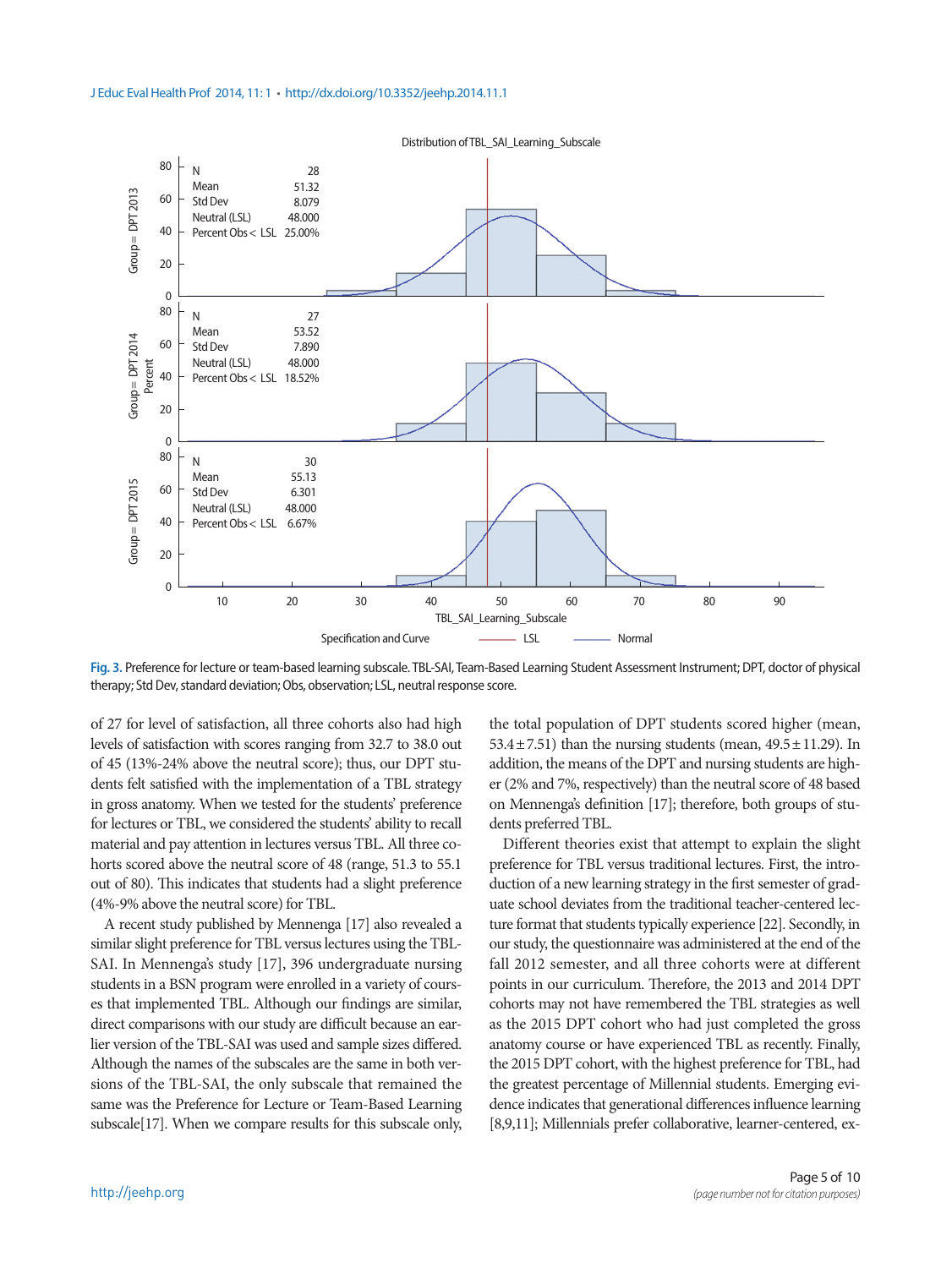



**Fig. 4.** Student satisfaction subscale. TBL-SAI, Team-Based Learning Student Assessment Instrument; DPT, doctor of physical therapy; Std Dev, standard deviation; Obs, observation; LSL, neutral response score.

periences with clear directions and real-life applications [8].

The direct relationship among student engagement, positive learning outcomes, and student satisfaction has long been established [23]. The more students are engaged in the learning process, the higher the rate of course material retention and degree completion [24]. The learning preferences of the Millennial Generation have been well discussed in the educational literature [11]. Four key preferences have been identified: (1) a desire for active learning, (2) authentic application of course material, (3) working in a diverse team to collaboratively solve problems, and (4) both giving and receiving immediate performance feedback [8]. The TBL instructional strategy described by Michaelsen provides learning opportunities using all four of these preferred learning keys [1]. Despite this reported shift in learning preferences, minimal effort has been made in examining the recommended changes in instructional methods for the Millennial Generation concerning academic or student attitude outcomes. This study is unique in that it examines Millennial student attitudes using a validated instrument (the TBL-SAI) towards an instructional method targeted to their preferences—TBL.

#### **Limitations and future recommendations**

The limitations in this study include the ability to generalize these results to other less homogenous populations. This study took place at a single university and in one DPT program. Moreover, this study was only carried out during the first semester of a basic science course. Another limitation is the timing of administration of the TBL-SAI. The 2013 and 2014 DPT cohorts were asked to recall information about the TBL two years and one year after completing the gross anatomy course, respectively. Moreover, the 2013 DPT cohort were surveyed only one week after completing the course. Future studies should compare cohort responses from this survey at the same periods that were used in this study, survey additional DPT programs, and include other DPT courses where TBL can be implemented.

In conclusion, DPT students assessed their overall experience with TBL in gross anatomy as very positive in terms of accountability, preference for learning mode, and satisfaction. Given the traits and learning preferences of the Millennials, TBL could provide a positive experience, successful academic performance, and positive learning outcomes in the healthcare professions.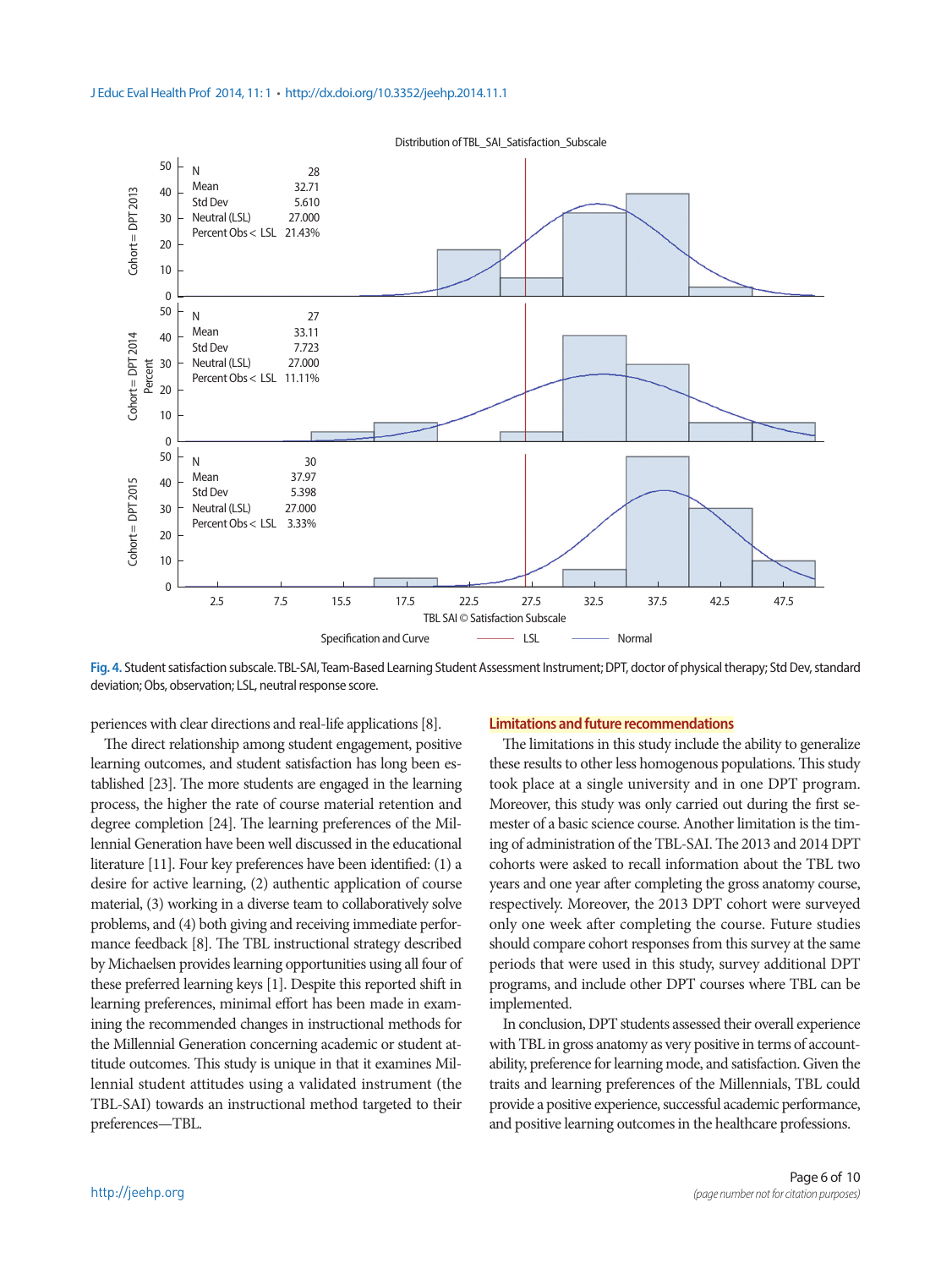

**Fig. 5.** Total team-based learning student assessment instrument score. TBL-SAI, Team-Based Learning Student Assessment Instrument; DPT, doctor of physical therapy; Std Dev, standard deviation; Obs, observation; LSL, neutral response score.

|                                        | <b>Class</b> | $Mean \pm SD$      | <b>Fvalue</b> | P-value  | <b>Tukey</b><br>post hoc | Tukey post hoc<br>P-value | Partial<br>eta <sup>2</sup> | Observed<br>power |
|----------------------------------------|--------------|--------------------|---------------|----------|--------------------------|---------------------------|-----------------------------|-------------------|
| Accountability subscale                | 2013         | $31.54 + 3.78$     | 1.360         | 0.262    | 2013-2014                | 0.235                     | 0.032                       | 0.285             |
|                                        | 2014         | $33.04 \pm 3.50$   |               |          | 2013-2015                | 0.782                     |                             |                   |
|                                        | 2015         | $32.17 \pm 2.95$   |               |          | 2014-2015                | 0.577                     |                             |                   |
| Preference for Lecture lecture         | 2013         | $51.32 \pm 8.08$   | 2.204         | 0.117    | 2013-2014                | 0.505                     | 0.051                       | 0.438             |
| or TBLeam-Based Learning<br>S subscale | 2014         | $53.52 + 7.89$     |               |          | 2013-2015                | 0.096                     |                             |                   |
|                                        | 2015         | $55.13 + 6.30$     |               |          | 2014-2015                | 0.616                     |                             |                   |
| Satisfaction subscale                  | 2013         | $32.71 \pm 5.61$   | 6.307         | $0.003*$ | 2013-2014                | 0.965                     | 0.133                       | 0.887             |
|                                        | 2014         | $33.11 \pm 7.72$   |               |          | 2013-2015                | $0.006*$                  |                             |                   |
|                                        | 2015         | $37.97 + 5.40$     |               |          | 2014-2015                | $0.013*$                  |                             |                   |
| Total TBI-SAI score                    | 2013         | $115.60 \pm 13.28$ | 4.066         | $0.021*$ | 2013-2014                | 0.237                     | 0.090                       | 0.708             |
|                                        | 2014         | $119.70 \pm 15.56$ |               |          | 2013-2015                | $0.016*$                  |                             |                   |
|                                        | 2015         | $125.30 + 11.43$   |               |          | 2014-2015                | 0.237                     |                             |                   |

ANOVA, one-way analysis of variance; TBL, team-based learning; TBL-SAI, TBL Student Assessment Instrument.  $*P < 0.05$ .

**ORCID:** Beven Livingston: http://orcid.org/0000-0001-8747- 6519; Mary Lundy: http://orcid.org/0000-0001-8249-3643; Shana Harrington: http://orcid.org/0000-0002-3713-3371

# **CONFLICT OF INTEREST**

No potential conflicts of interest relevant to this article are reported by all authors.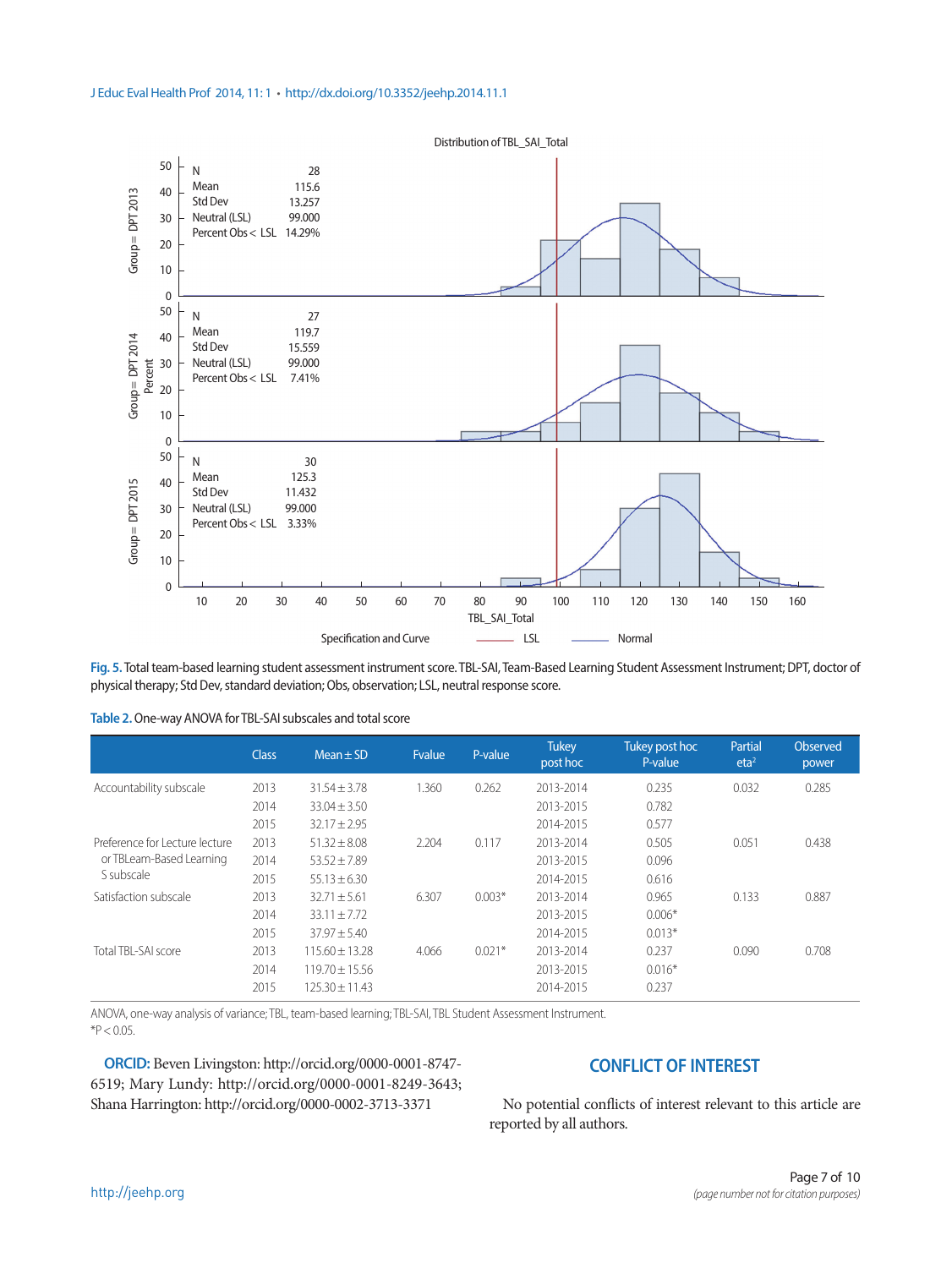# **SUPPLEMENTARY MATERIAL**

Audio recording of abstract

# **ACKNOWLEDGMENTS**

The authors thank Heidi A. Mennenga, PhD, RN for granting permission to utilize the TBL-SAI© and providing scoring support and Dr. Peter Wludyka for his assistance with statistical analysis by providing the histograms.

## **REFERENCES**

- 1. Michaelsen LK, Sweet M. The essential elements of team-based learning. New Dir Teach Learn. 2008; 2008:7-27. http://dx.doi. org/10.1002/tl.330
- 2. Haidet P, O'Malley KJ, Richards B. An initial experience with "team learning" in medical education. Acad Med. 2002;77:40-44.
- 3. McInerney MJ, Fink LD. Team-based learning enhances longterm retention and critical thinking in an undergraduate microbial physiology course. Microbiol Educ. 2003;4:3-12. http:// dx.doi.org/10.1128/jmbe.v4.68
- 4. Thompson BM, Schneider VF, Haidet P, Levine RE, McMahon KK, Perkowski LC, Richards BF. Team-based learning at ten medical schools: two years later. Med Educ. 2007;41:250-257. http://dx.doi.org/ 10.1111/j.1365-2929.2006.02684.x
- 5. Vasan NS, DeFouw DO, Compton S. A survey of student perceptions of team-based learning in anatomy curriculum: Favorable views unrelated to grades. Anat Sci Educ. 2009;2:150-155. http:// dx.doi.org/10.1002/ase.91
- 6. Persky AM. The impact of team-based learning on a foundational pharmacokinetics course. Am J Pharm Educ. 2012;76:31. http://dx.doi.org/10.5688/ajpe76231
- 7. SearleNS, Haidet P, Kelly PA, Schneider VF, Seidel CL, Richards BF. Team learning in medical education: Initial experiences at ten institutions. Acad Med. 2003;78(10 Suppl):S55-S58.
- 8. Mangold K. Educating a new generation: teaching baby boomer faculty about millennial students. Nurse Educ. 2007;32:21-23.
- 9. Wilson M, Gerber L. How generational theory can improve teaching: strategies for working with the millennials. Curr Teach Learn. 2008;1:29-44.
- 10. Tohmatsu DT. Who are the millennials? a.k.a. generation y [Internet]. Deloitte Development LLC; 2008 [cited 2013 Sep 9]. Available from http://www.deloitte.com/assets/Dcom-United-States/Local%20Assets/Documents/us\_consulting\_hc\_millen-

nials\_110608.pdf

- 11. Billings D. Teaching learners from varied generations. J Contin Educ Nurs. 2004;35:104-105.
- 12. Tai BC, Koh WP. Does team learning motivate students' engagement in an evidence-based medicine course? Ann Acad Med Singapore. 2008;37:1019-1023.
- 13. Tan NC, Kandiah N, Chan YH, Umapathi T, Lee SH, Tan K. A controlled study of team-based learning for undergraduate clinical neurology education. BMC Med Educ. 2011;11:91. http:// dx.doi.org/10.1186/1472-6920-11-91
- 14. Shankar N, Roopa R. Evaluation of a modified team based learning method for teaching general embryology to 1st year medical graduate students. Indian J Med Sci. 2009;63:4-12. http://dx.doi. org/10.4103/0019-5359.49076
- 15. Kelly PA, Haidet P, Schneider V, Searle N, Seidel CL, Richards BF. A comparison of in-class learner engagement across lecture, problem-based learning, and team learning using the STROBE classroom observation tool. Teach Learn Med. 2005;17:112-118. http://dx.doi.org/10.1207/s15328015tlm1702\_4
- 16. Addo-Atuah J. Performance and perceptions of pharmacy students using team-based learning (TBL) within a global health course. Inov Pharm. 2011;2:37.
- 17. Mennenga HA. Development and psychometric testing of the team-based learning student assessment instrument. Nurse Educ. 2012;37:168-172. http://dx.doi.org/10.1097/NNE.0b013e31825a87cc
- 18. Moore KL, Dalley AF, Agur AM. Clinically oriented anatomy. Baltimore, MD: Lippincott Williams & Wilkins; 2010.
- 19. Netter FH. Atlas of human anatomy. Philadelphia, PA: Sauders Elesevier; 2011.
- 20. Senesac CR, Bishop M. Finley's interactive cadaveric dissection guide. Sudbury, MA: Jones and Bartlett; 2010.
- 21. Hofer RE, Nikolaus OB, Pawlina W. Using checklists in a gross anatomy laboratory improves learning outcomes and dissection quality. Anat Sci Educ. 2011;4:249-255. http://dx.doi.org/10.1002/ ase.243
- 22. Latman NS, Lanier R. Gross anatomy course content and teaching methodology in allied health: clinicians' experiences and recommendations. Clin Anat. 2001;14:152-157. http://dx.doi.org/ 10.1002/1098-2353(200103)
- 23. Kuh G. What we're learning about student engagement from NSSE: benchmarks for effective educational practices. Change. 2003;35:24-32. http://dx.doi.org/10.1080/00091380309604090
- 24. Kraska M. Retention of graduate students through learning communities. J Ind Teach Educ. 2008; 45:54-70.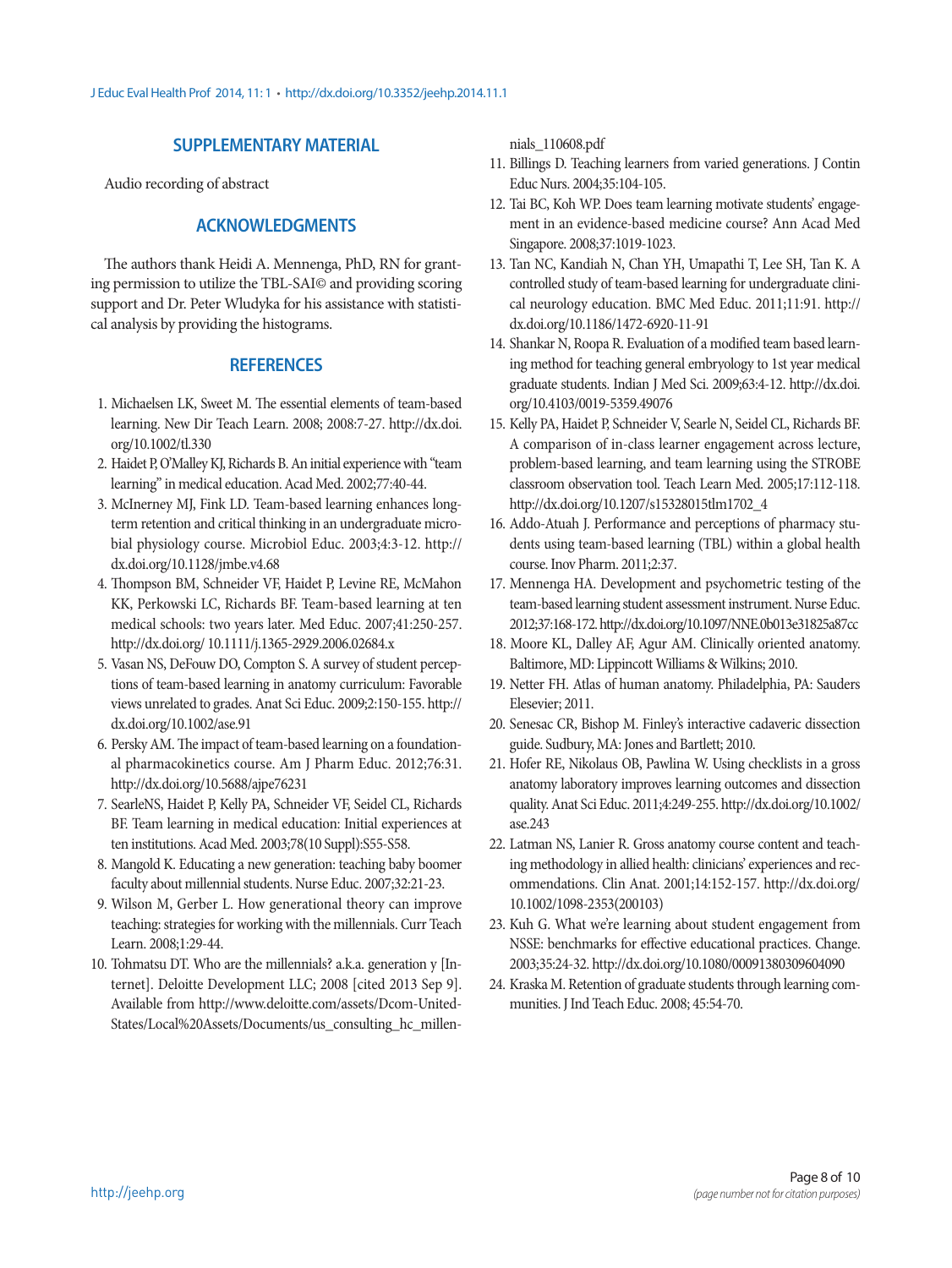## **Appendix 1.** Team-Based Learning Student Assessment Instrument (TBL-SAI)

#### Accountability Subscale

This subscale assesses student preparation for class and contribution to the team.

- The scale for the items is as follows:
	- 1 = Strongly disagree
	- $2 = Disagree$
	- 3 = Neither disagree or agree (neutral)
	- $4 = A$ gree  $5 =$ Strongly agree
- 1. I spend time studying before class in order to be more prepared. <br>
1 3 3 4 5 2. I feel I have to prepare for this class in order to do well. 1 2 3 3 4 5 3. I contribute to my team members' learning. 1 2 3 4 5 4. My contribution to the team is not important. The matrix of the team is not important. The matrix of the team is not important. 5. My team members expect me to assist them in their learning. 1 1 3 3 4 5 6. I am accountable for my team's learning. The contract of the contract of the contract of the contract of the contract of the contract of the contract of the contract of the contract of the contract of the contract of th 7. I am proud of my ability to assist my team in their learning. <br>
1 2 3 4 5 8. I need to contribute to the team's learning. The Contribute to the team's learning. The Contribute to the team's learning.

#### Preference for Lecture or Team-Based Learning Subscale

This subscale assesses student ability to recall material and student attention level in lecture and team-based learning.

- The scale for the items is as follows:
	- 1 = Strongly disagree
	- $2$  = Disagree
	- 3 = Neither disagree or agree (neutral)
	- $4 =$ Agree
	- $5 =$ Strongly agree

| 1. During traditional lecture, I often find myself thinking of non-related things.                                                                      |  |  |  |
|---------------------------------------------------------------------------------------------------------------------------------------------------------|--|--|--|
| 2. I am easily distracted during traditional lecture.                                                                                                   |  |  |  |
| 3. I am easily distracted during team-based learning activities.                                                                                        |  |  |  |
| 4. I am more likely to fall asleep during lecture than during classes that use team-based learning activities.                                          |  |  |  |
| 5. I get bored during team-based learning activities.                                                                                                   |  |  |  |
| 6. I talk about non-related things during team-based learning activities.                                                                               |  |  |  |
| 7. I easily remember what I learn when working in a team.                                                                                               |  |  |  |
| 8. I remember material better when the instructor lectures about it.                                                                                    |  |  |  |
| 9. Team-based learning activities help me recall past information.                                                                                      |  |  |  |
| 10. It is easier to study for tests when the instructor has lectured over the material.                                                                 |  |  |  |
| 11. I remember information longer when I go over it with team members during the GRATS<br>(group readiness assurance test) used in team-based learning. |  |  |  |
| 12. I remember material better after the application exercises used in team-based learning.                                                             |  |  |  |
| 13. I can easily remember material from lecture.                                                                                                        |  |  |  |
| 14. After working with my team members, I find it difficult to remember what we talked about during class.                                              |  |  |  |
| 15. I do better on exams when we used team-based learning to cover the material.                                                                        |  |  |  |
| 16. After listening to lecture, I find it difficult to remember what the instructor talked about during class.                                          |  |  |  |
|                                                                                                                                                         |  |  |  |